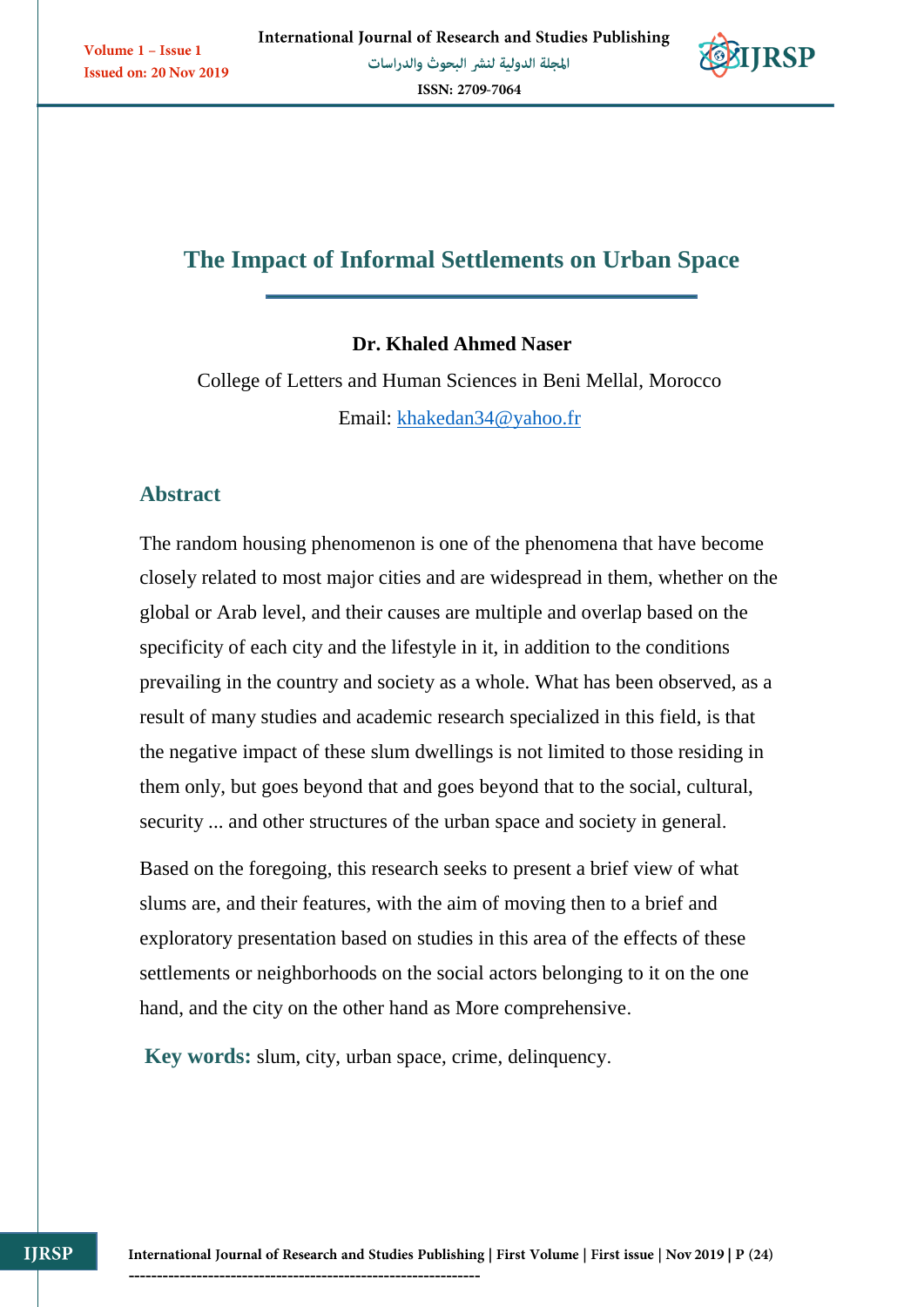

## **1. Introduction**

The relationship between man and the environment in which he lives in general, and housing in particular, are among the most prominent connections that have marked human history since ancient times. As there is a reciprocal relationship indicated by many specialized research studies, whether in anthropology, history and archeology, sociology, architecture and others.

As the social actors have sought to translate their cultures through the dwellings in which they reside, hence, it is considered a civilized product of their representations and cultures, and at the same time, it enters into framing part of themselves and reshaping the systems in which they live.

From this point of view, it can be said based on the studies that the inhabitants are affected by the human being and affect him according to the mechanisms that overlap between them largely, and it is very difficult to study one of these two concepts or variables in isolation from the other. The specialized studies in the city and urban spaces are more precisely concerned with working on the issues of housing and neighborhoods, and how they affect and are affected by society, and by looking at them we notice that they address various aspects of social life in the city, and it is also concerned with the study of random dwellings generally present in the suburbs of the city, The impact of these areas on society, and on the social actors belonging to them.

The researchers attribute the reasons for the emergence of these informal settlements to many factors, the most prominent of which are: internal migration or what is known as internal displacement to major cities and industrial areas with the aim of improving the economic and life level of social actors, who move to major urban spaces without having the financial ability to live in Its regular neighborhoods planned by the concerned and authorized authorities.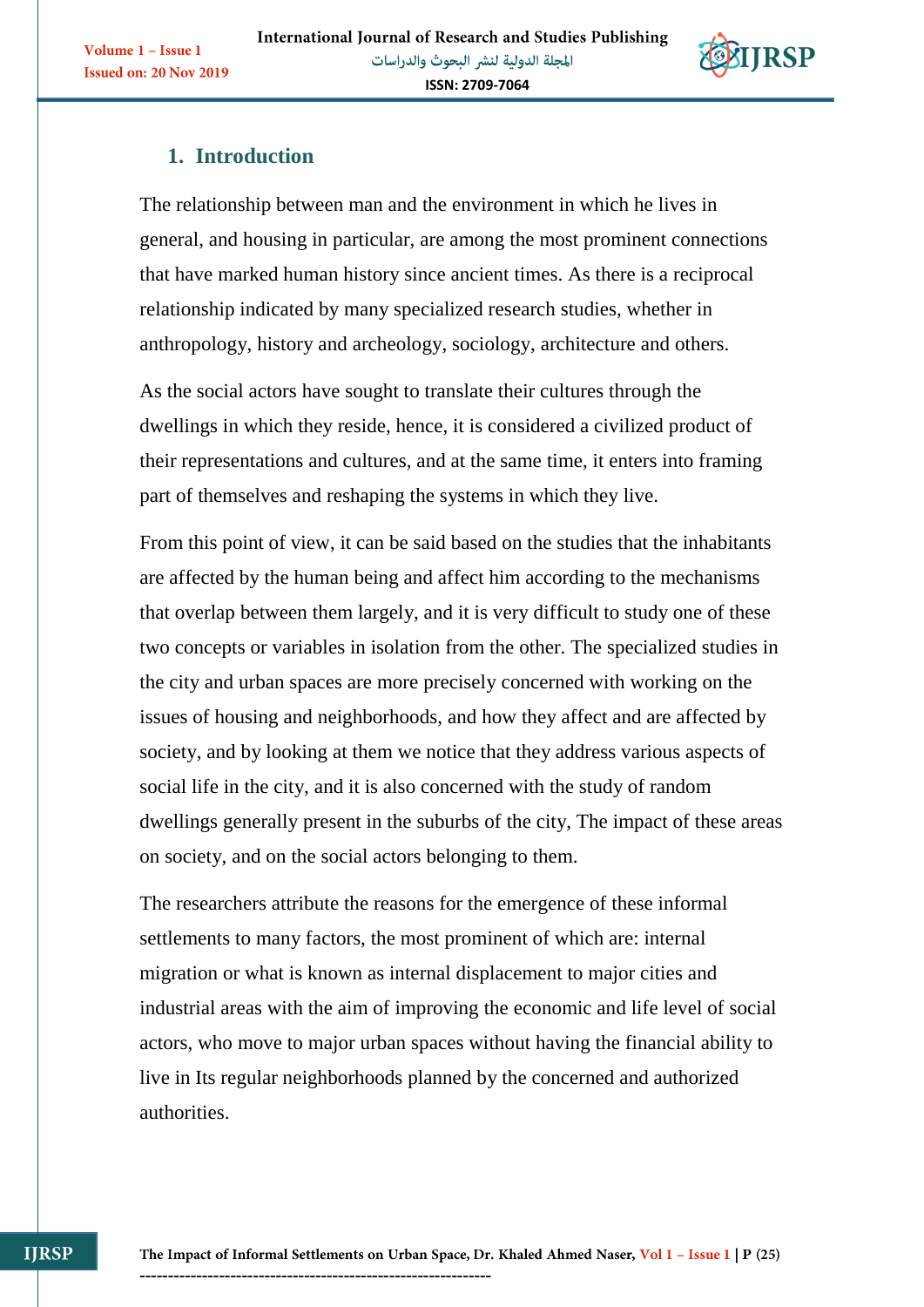

At the same time, they differ about its name, as they use a set of concepts, which express the same housing situation despite the different names, including: fragile housing, inadequate housing, unhealthy housing, chaotic housing, slum housing ..... and others .

Descriptively, these dwellings can exist mostly according to specialists in the field in two basic forms or patterns, which are: fragile spontaneous housing, and it is called tin construction, which is a residence built with simple materials, such as wood residues, sheets of iron, gears ... And others. As for the second type, it is represented by: solid spontaneous housing, where this type of housing is built with appropriate materials and rather decent from the physical side, which are similar and somewhat identical to legal buildings, but remain random due to the lack of basic facilities. (Muzhoud, As Sadiq. 1995: 65-66)

As for the characteristics, it is noticeable that these settlements, whatever the name expressed, share a set of characteristics mentioned by FRIEDMAN, which are: It is a new population settlement according to the arrival of the new displaced.

To the city, and those who hope to find in it the means for their survival, where they build their homes by themselves, without the means (FRIEDMAN, Y.1978: 15).

Hence, the focus appears on the newly displaced to urban spaces and major cities, who seek to adapt to the new sphere based on their limited financial capabilities, by building a group of housing on their own, in which the necessary conditions for adequate housing are often absent, by virtue of it being chaotic and basically random. In its construction, it is not subject to the standards of planned urban housing.

Based on what has been mentioned above about the mutual relationship between the residential sphere and the human being, in addition to the lack of basic living conditions in slums,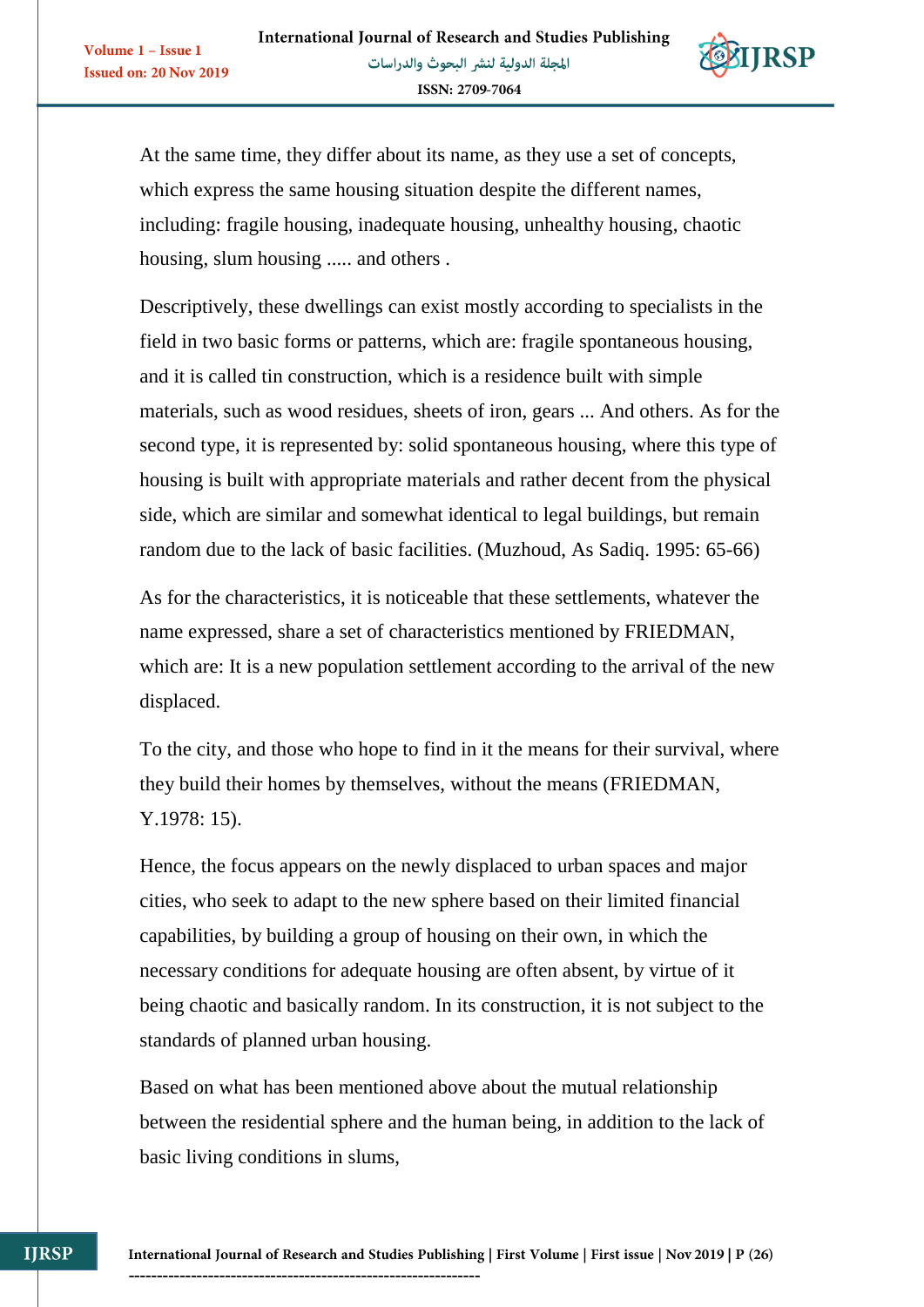

the legitimacy of delving into the midst of researching the issue of the impact of this type of housing on the social actors who live in it and belong to it in particular, and in the urban urban sphere In general, in light of living in a social environment and conditions, it can be said that they are difficult to bear, but in spite of this they represent the field of daily living reality for a large segment of the population.

# **1.1. Research problem:**

The impact of slums or precarious housing units on the social actors, whether they belong to it or who are surrounded by the inhabitants of the urban sphere

Search Plan:

Volume 1 - Issue 1

**Issued on: 20 Nov 2019** 

- Introduction and problematic of research.
- The basic concepts of the topic.
- The impact of slums on their inhabitants.
- The impact of informal settlements on the overall urban space.
- Research results.
- Conclusion.

# **1.2. Research importance:**

The importance of the research is due to the fact that it is devoted to studying the impact of studying the phenomenon of informal settlements, their spread in large cities and the reasons for their spread. And the consequences of the urban landscape of cities at the global and Arab level, and studying the health, environmental, educational and educational implications, and distorting random housing for the morphology and aesthetic form of cities.

## **1.3. Research Aims:**

- Knowing the phenomenon of the spread of informal settlements and its causes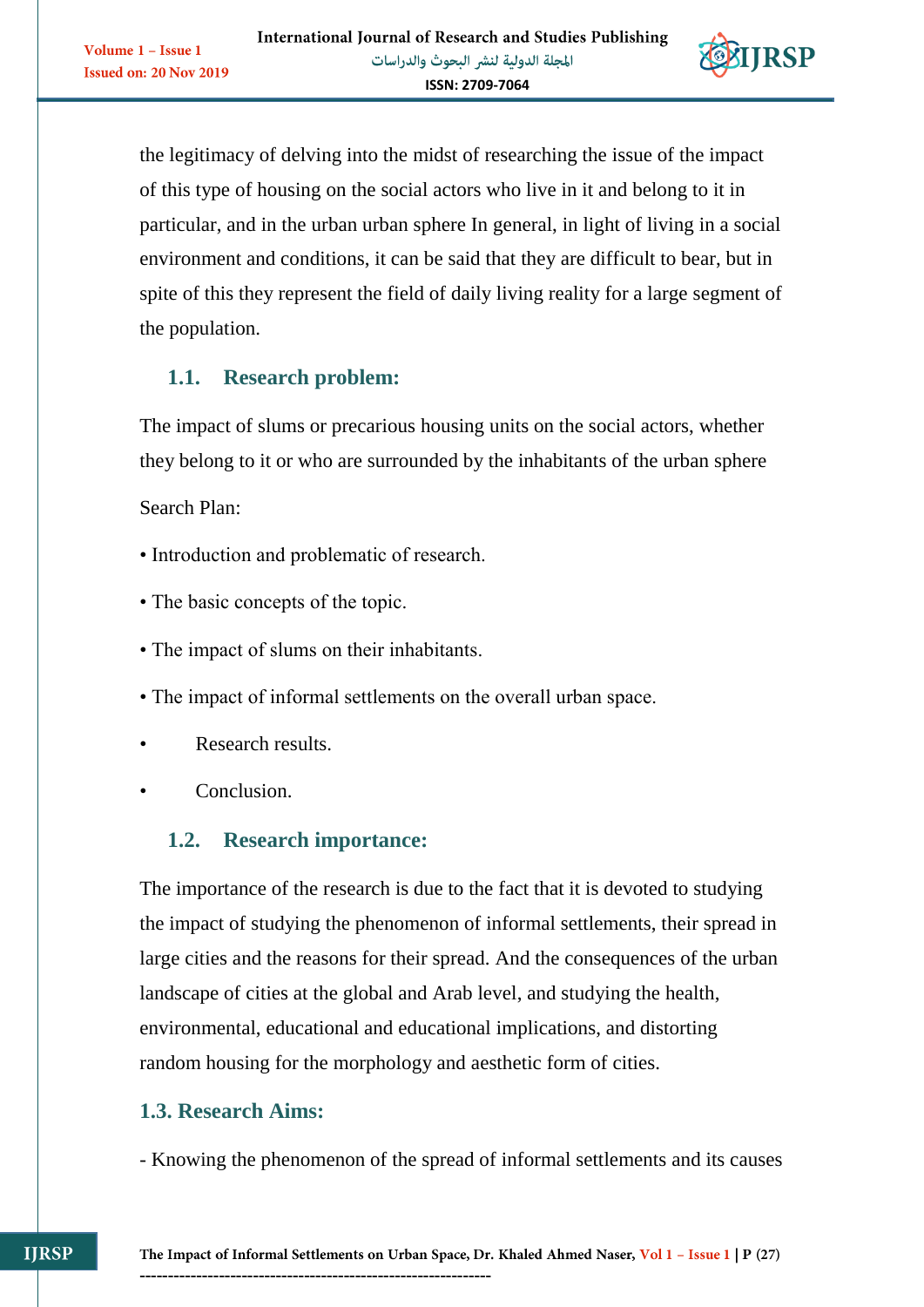

Knowing the effects of informal settlements on urban space

The effects of informal settlements on their housing on the health, environmental, educational and educational levels

How slums contribute to distorting the morphology of cities and their aesthetic appearance.

# **2. Research Methodology**

The research relied on the use of the descriptive and analytical method.

## **2.1. Basic Concepts:**

## **2.1.1. Slums:**

The concept of slums, despite the multiplicity of designations associated with it, as previously indicated, is one of the most prominent concepts that occupied researchers interested in the urban field, its morphology, and the impact of this change on culture and values. This concept has been closely linked with the explosive growth of cities and modern urban areas, This had an enormous impact not only on people's habits and behavior patterns, but also on thought patterns and values. It is striking that the massive spread of cities has been associated with many social researchers with manifestations of inequality and social inequality, the prevalence of poverty, delinquency and crime. It was not surprising that the first sociological studies and theories about modern cities originated in the American city of Chicago, which in the 1830s was a deserted area in which there was no life, and by 1900 it turned into an industrial city and a huge financial center (Gadens, Anthony. 2005: 597-598) and from here began serious academic studies of the most prominent problems of modern cities, foremost of which is the issue of informal housing.

ROCHEFORT believes that informal settlements are: small, fragile dwellings, often incomplete construction, and are built of bricks and bricks by social actors themselves without the help of specialists, using very simple equipment,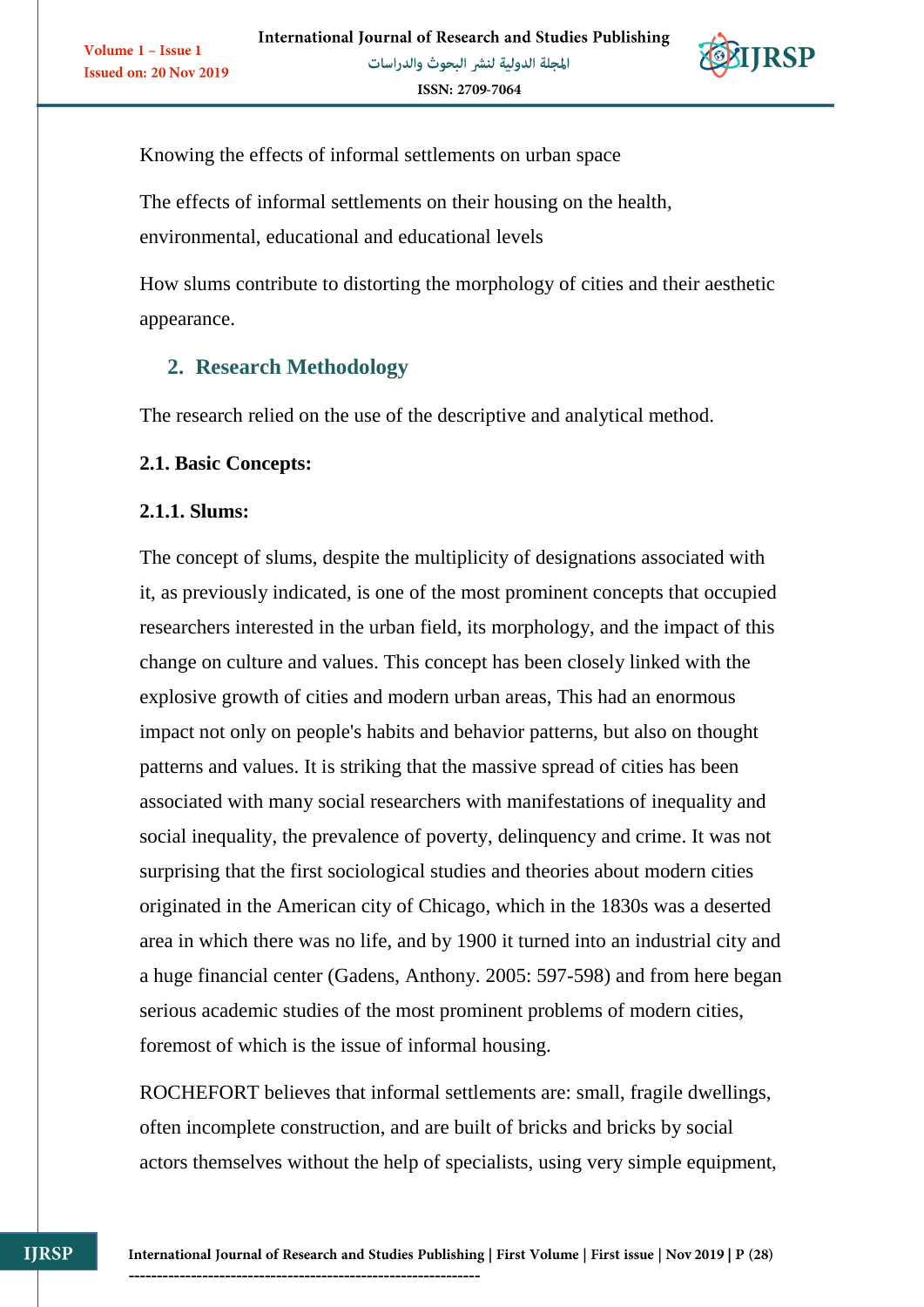

and its streets lack design, sidewalks and paved roads are absent, and drown In mud during rain. (ROCHEFORT, M. 1988)

Farouk Bin Attia believes that the designation of the chaotic neighborhood is the most appropriate designation for slums, which he defines as: that isolated neighborhood in the outskirts of major cities, built on a floor specially chosen on the basis of concealment and not appearing additional to secrecy and not on the basis of its urban privileges, and it is taking shape. From fragile dwellings or "barracks" that were built from wooden slabs, iron sheets. These dwellings are distinguished by their denial of potable water, electricity, city gas, and sewage, And paved roads, and they do not exist within the circle of management or concerns of local groups representing the authorities concerned. (BENATIA, Farouk. 1980: 77)

Based on this definition, the basic and common characteristics of slum dwellings, which revolve mainly around the lack of these housing units for the minimum conditions of life, are clearly clarified for us, in addition to mentioning an important existential feature that directly and noticeably affects the social and cultural values of the social actors belonging to these areas, represented by the lack of interest of the authorities concerned. Basically, random dwellings and their dwellings, and the effects that result from the invisibility and concealment of these dwellings and the residents in them from the effects on individuals and society as a whole.

On the other hand, Gad Mahmoud mentions that informal settlements are: areas within major cities and sometimes on their outskirts, characterized by the low level of the displaced naturally, and these neighborhoods are characterized by narrow unplanned and unprepared streets and old houses that are subject to collapse, and they are overcrowded with a number of residents that exceed their capacity. Even with a fraction of the modern means. (Gad, Mahmoud. 1993: 26)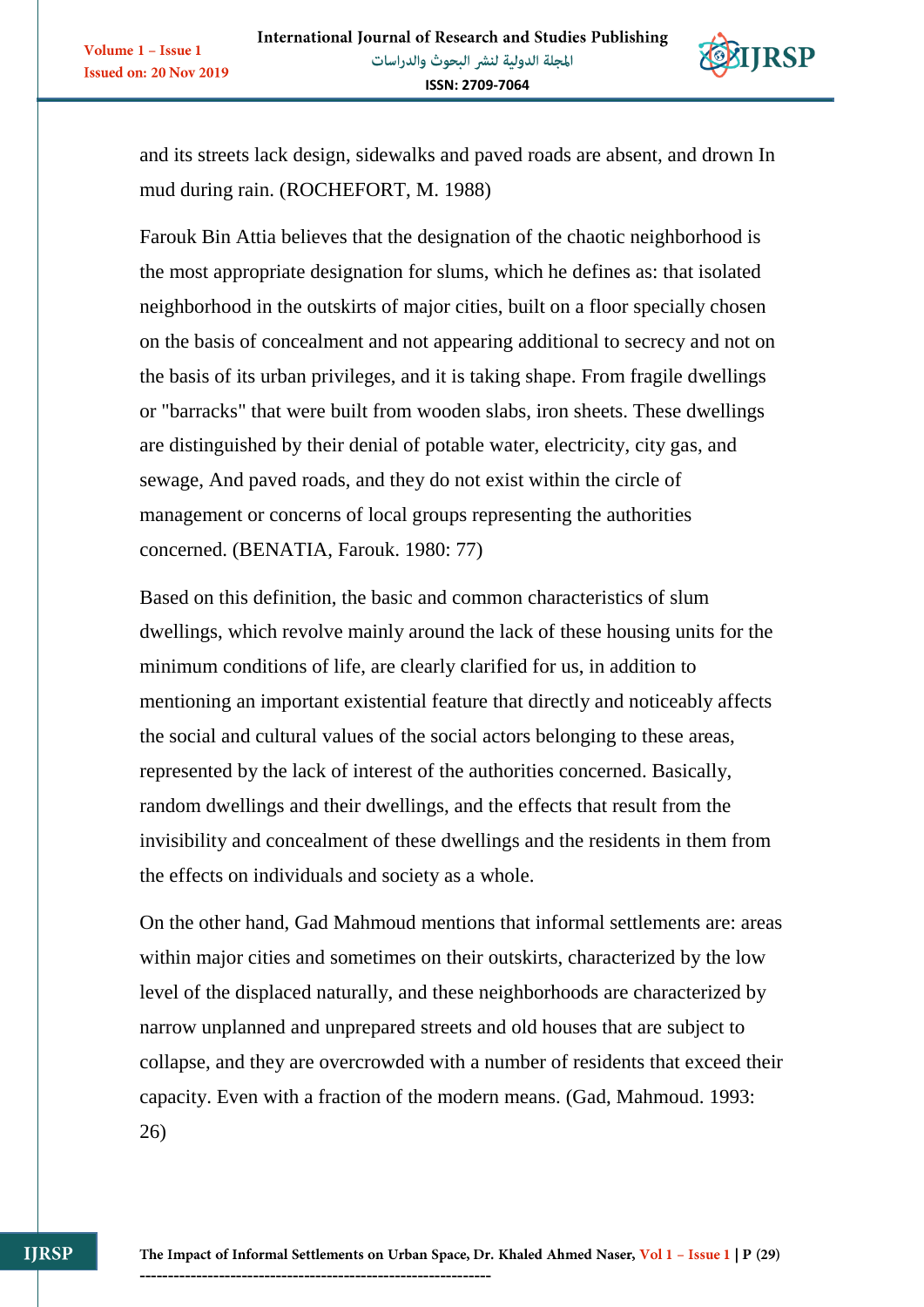

Abd al-Qadir al-Qusayr also defines residential or slum neighborhoods as: They are housing complexes that have grown and expanded by placing their hold on the lands of others in the interior of cities and often their outskirts, and they appear in every way from huts or makeshift dwellings built from trash on lands devoid of services such as water, electricity Waterways also lack social and health services and are inhabited by the poorest social classes. (Al-Qusayr, Abdel-Qader 1993: 09)

As for Pierre George, he believes that informal housing has been used by many researchers to distinguish the chaotic housing that was found as a result of the overcrowding of population in the major cities of the least developed countries. The areas are prone to flooding or are slopes. These buildings were built with materials that they obtained for free from garbage, ports, and storage places, which are tin sheets or straw, and completely lack the most basic sanitary conditions and reflect a true picture of the poverty of the rural dwellings from which they came. (Muzhoud, As Sadiq. 1995: 62-63)

Finally, GRANOTIER mentions in the exhibition of his research and studies of housing and slums that: They surround cities and major metropolitan areas and on their margins, and are distinguished by their connection with what are known as hot neighborhoods, as in poverty belts surrounded by large cities millions of social actors live under very harsh conditions, concentrating all their aspirations in securing Daily food for their children, and protection from the daily pursuit of them by the police. (GRANOTIER, M. 1980)

#### **2.1.2 The city or urban space:**

The concept of the city is one of the basic concepts in the disciplines interested in the study of urban space, foremost among which are urban sociology and urban anthropology, According to the studies of the famous Chicago scholar Lewis Wirth, it represents a pattern of population variation. And that its growth can be viewed as a continuous historical process, as it is a permanent residence for the disparate population, and there are three variables that determine the

**IIRSP** 

Volume 1 - Issue 1

**Issued on: 20 Nov 2019**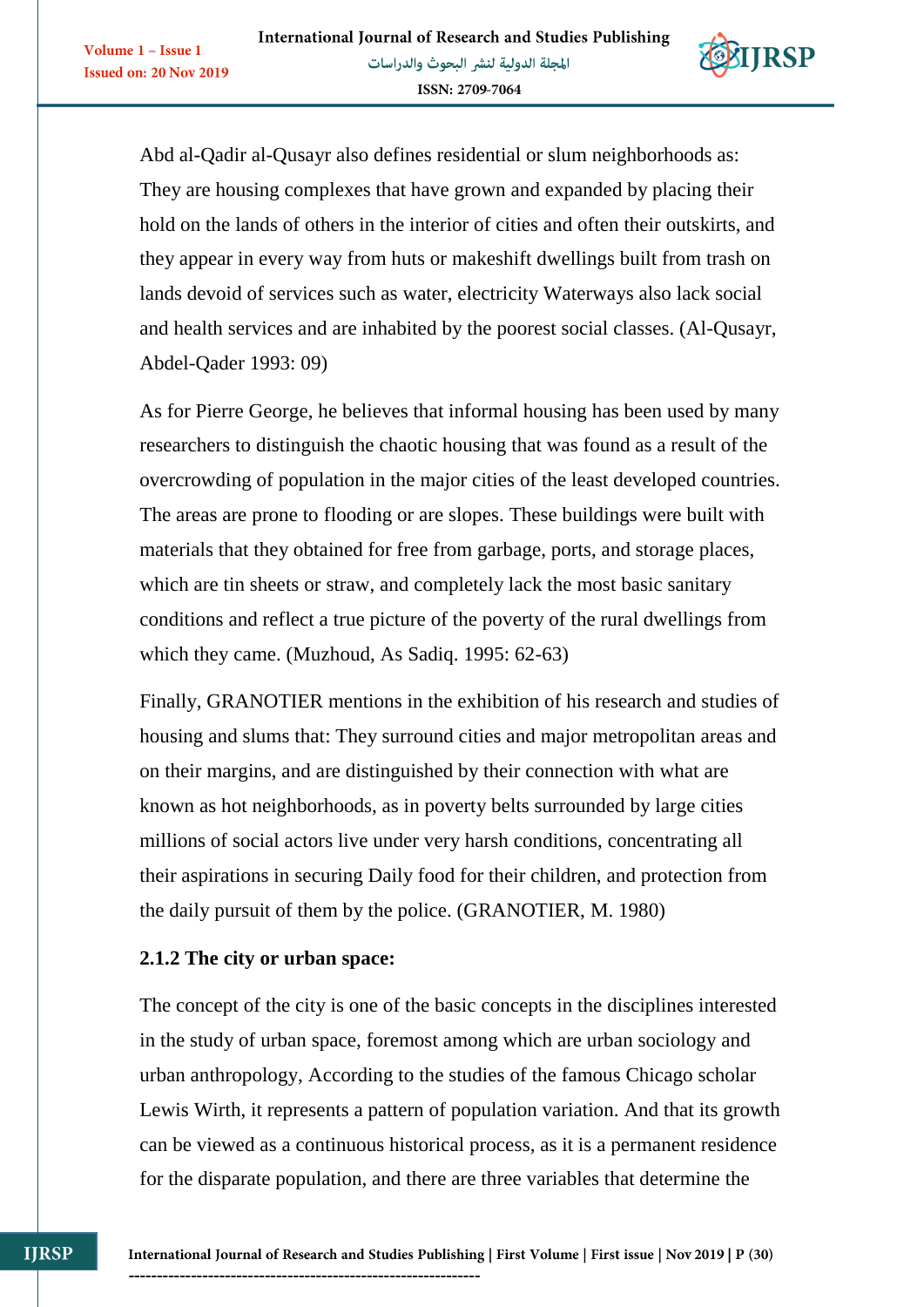**Issued on: 20 Nov 2019** 



character of the city, the first of which is the number of the population, the second: the density of residence, and the third: the demographic variation and the life of the community. It is also a large and dense place of residence, populated by heterogeneous individuals. (Atef, Muhammad 1983: 12)

Through this vision, one can observe the researcher's focus on the heterogeneous mix of demographics and density in the city, which distinguishes it to a large degree from others, in addition to the impact of this heterogeneity in culture, lifestyle, practices, ways of thinking ... and others on the common life of individuals. In them, and the production of values they have that are differentiated and completely different from those found in rural areas and housing complexes of sparsely populated.

The city is also considered a familiar urban aspect that can be clearly distinguished from the village, whether in its morphology, functions, or even its historical growth and development. It is distinguished as a center of population concentration, work and entertainment. (Halawani, Ahmad. 132)

We note through this definition that the researcher focuses on a set of differential features that distinguish the city from the village, both in terms of urban morphology related to the shape of the buildings and the size of their human absorption of the inhabitants, in addition to the differentiation and difference from them in functions and growth. He also emphasized that the city compared to the village is considered a center of high population density, providing both job and work positions in addition to the entertainment that the village does not provide.

The city is also known as designs based on mathematical, geometric, philosophical, ideological and symbolic formations. It expresses the development of architecture that has tried throughout the ages to highlight the aesthetics that attract people and the prestige that expresses the authority and power of rulers. (Boujemaa, Khalaf Allah. 2005: 67)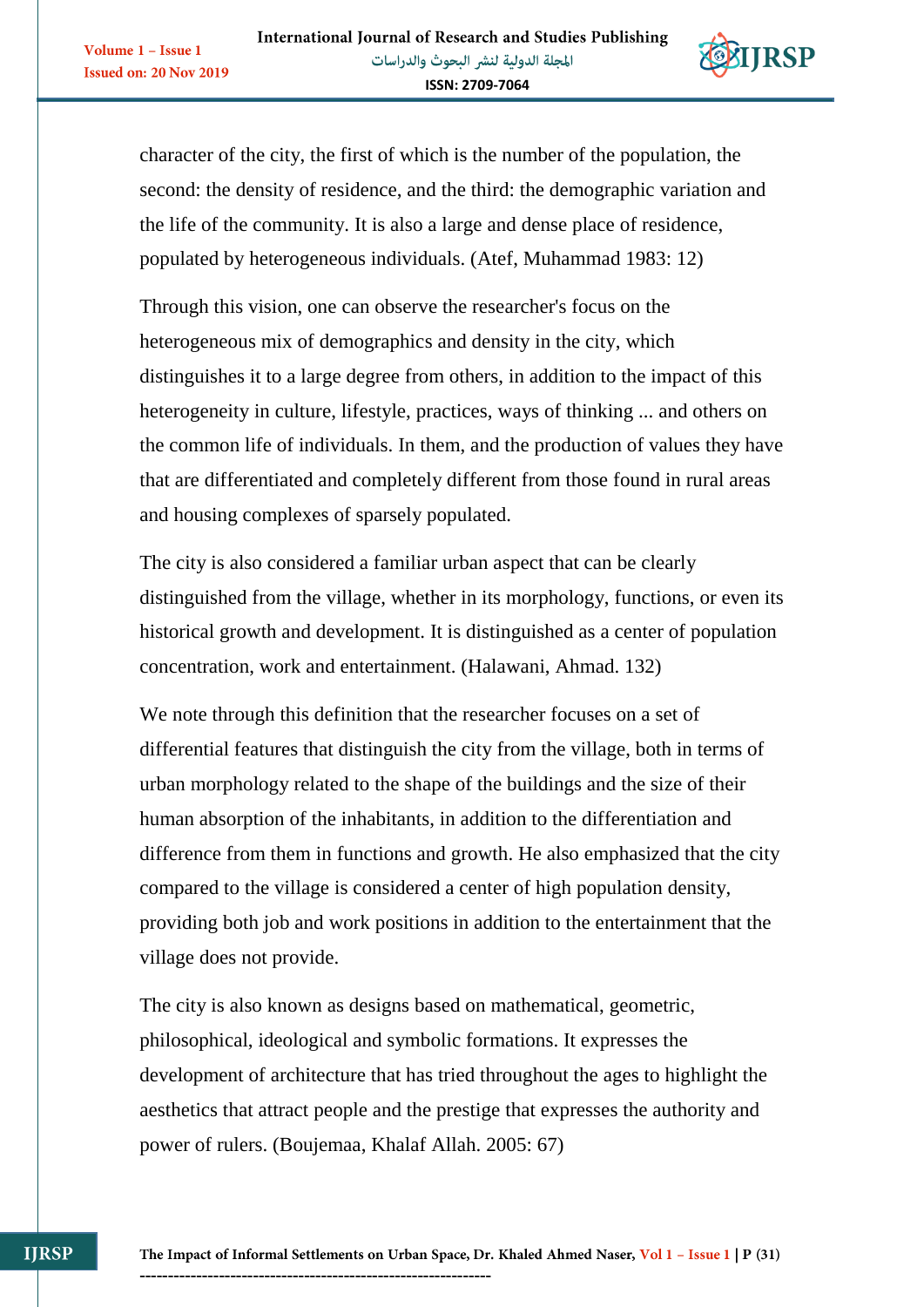

On the basis of this vision, we find that the researcher links a great deal between the relationship between power and power and its embodiment through the expressive architectural constructions, given that these structures in the city that make up its architectural fabric basically express a specific culture, embodied in the form of a group of geometric, ideological and symbolic shapes Mouthpiece for the city.

There is also a group of studies linking the city to progress, on the basis that urbanization represents part of the new environment that arose out of the spread of industrial capitalism. However, given that the city brings together two heterogeneous residents in various respects, especially the economic aspect, the so-called center and the margins have appeared in it. Where the concept of the city center or the city floor has become one of the main axes that capture the interest of social scientists in recent times. Among the issues and problems that dominate the concerns of researchers and analysts in old or slum centers in most major cities, issues related to delinquency, unemployment, homelessness, crime, drug addiction and drug trafficking, racial and ethnic intolerance, social exclusion, deterioration of public services and schools, and tension Between the citizens and the forces charged with enforcing the law and maintaining order. (Godens, Anthony. 2005: 602)

According to the vision of the urban sociologist Manuel Castells (Godens, Anthony. 2005), we find that cities in the twenty-first century are not only distinguished by their population size or geography, but by their role as major points of convergence between massive human concentrations on the one hand and the globalized economy on the other hand. These cities will be like pockets of activity, efficiency and influence flowing into them, including influences of politics, media and communications, money and production. They will (...) be like magnets that the surroundings attract to. People are drawn to large urban centers for many reasons. It will be a kiss for the forces that succeed in joining the global economic system and benefit from it, as well as for groups that do

**IIRSP**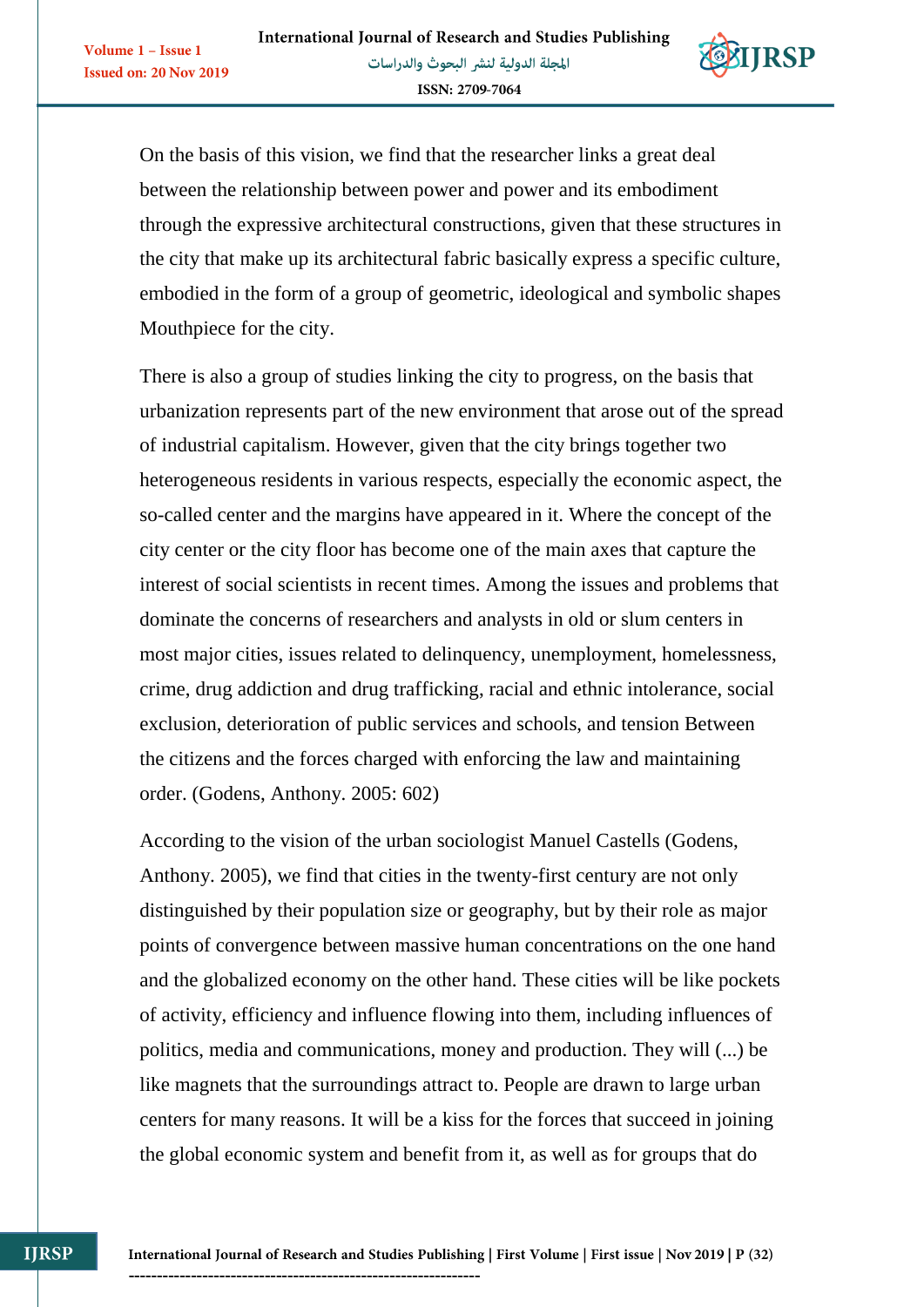

not achieve such success. And these cities, which will be the fringes of the globalized economy, will attract many enormous segments of the people who are just struggling to survive.

Depending on the foregoing, internal migration from rural areas to urban centers results either because of the decline of the agriculture on which they depend for their livelihood or because the city provides them with wide fields of employment opportunities. Poverty and scarcity of opportunity are driving huge numbers of rural people and villages to the temptations of the city. A part of these immigrants may think to stay in the city for a relatively short percentage and then return to their villages after they earn some money, and a few of them may actually return to the countryside, but the majority of them are forced to stay in the city, either because they have succeeded in achieving what they migrated from For it, or because for one reason or another they lost their relationships, roles and positions in their former communities in rural society. (Godens, Anthony 2005: 604-605)

Due to the lack of their financial resources, many of them are forced to construct random housing in order to preserve their existence and continuity, which directly affects the urban fabric of the city, whether from the morphological point of view, or in terms of cultural values and daily practices in reality.

## **2.1.3 The effect of slums on their inhabitants:**

The current reality of random housing areas, which included most of the major cities in the Arab world in particular, is characterized by a set of characteristics, and these cities can be classified into two main groups: (Al-Rabdawi, Qasim 2012: 460-461)

• A group with a large and wide random housing growth in area and population, and this is represented by urban sprawl towards irrigated agricultural lands around cities, or rainfed agricultural lands that are not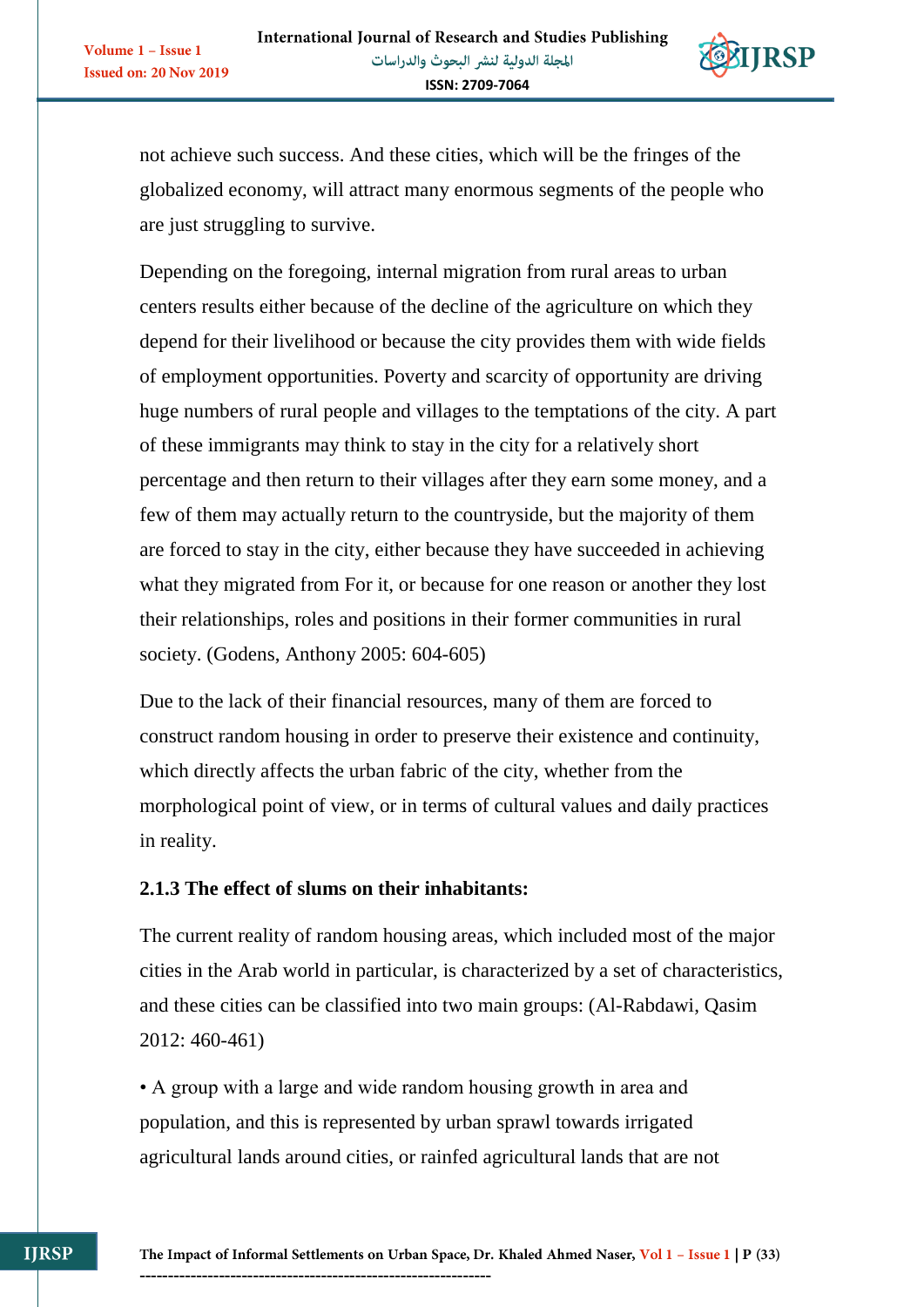**Issued on: 20 Nov 2019** 



irrigated, and sometimes barren lands, and these cities are: Cairo, Damascus, Amman, Khartoum, Beirut, Tripoli , Tunisia, Algeria, Casablanca, Nouakchott, Sanaa and Baghdad. As these cities expanded at random, and the percentage of the population living in informal housing areas is between 40-60% of the total population of those capitals, and this formed major cities, where the administrative city limits are attached to these informal areas.

• A group of cities in which the number of people living in informal housing areas decreases and the rate of urbanization is high, due to the emergence of those cities after the discovery and investment of oil, and they are distinguished by their urban planning. These cities are: Riyadh, Abu Dhabi, Muscat, Kuwait, Doha, Bahrain, and the percentage in them sometimes reaches Between 25- 35% (residential violation areas).

Through the aforementioned, we note that all major Arab cities suffer from the problem of random housing to varying degrees and proportions, and this is due to many reasons, preceded by economic factors, internal migration, in addition to factors that differ from one city to another.

However, what can be agreed upon based on the set of definitions of slum housing, which we have previously presented, is the conclusion of a set of observable and scientific field investigation effects, as belonging to slums and living in their dwellings not appropriate for social life results in a set of negative effects on many The levels, of which we mention the following:

## **2.1.3.1. On the health and environmental front:**

--------------------------------------------------------------

An estimated one-third of the urban population of the developing world resides in crowded slums and suffers from severe overcrowding, substandard housing, and poor access to safe water and sanitation, leading to high rates of disease and infant mortality. Rapid urban growth suggests that the problems of slum dwellers will worsen in the already vulnerable cities. (Godens, Anthony. 2005: 598)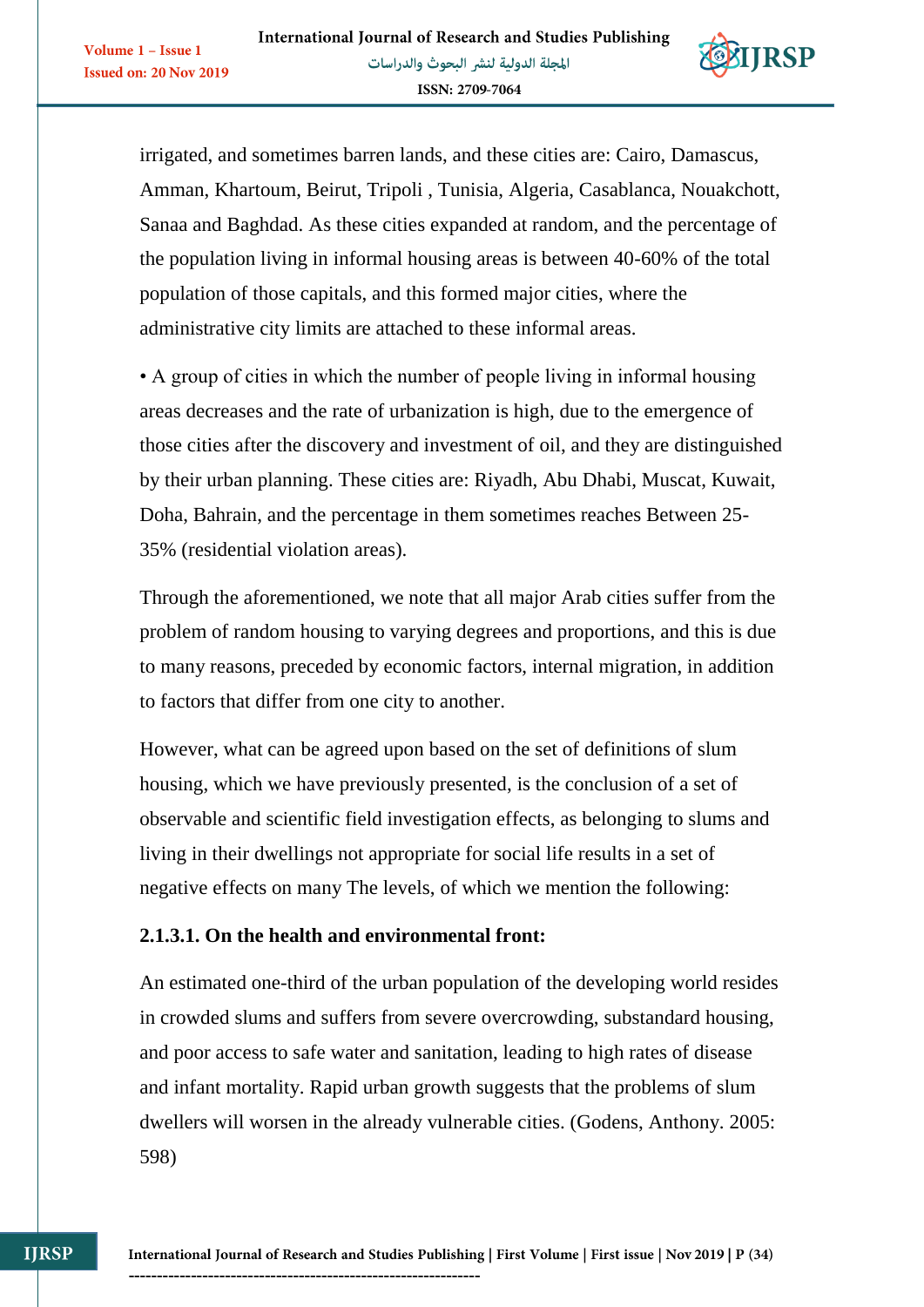

Since informal settlements do not contain the most basic health conditions necessary for a decent social life, from health centers, potable water, sanitation channels ... and others, the spread of diseases and epidemics in them is more than in other residential areas.

In addition to the large human overcrowding in it and the overcrowding that you know despite the lack of conditions for a healthy healthy environment, on its part, contributes to increasing the levels of infection and spread of diseases, which are difficult to control and limit, due to the lack of health conditions on the one hand, and the absence of neighborhood health centers to help the actors Socialists living in the area to avoid such diseases.

## **2.1.3.2. On the educational level:**

The process of primary family upbringing or upbringing is one of the most important processes undertaken by the family, by which children learn the cultural norms of the society in which they are born and raised. Since this process takes place during the first years of a person's life, the family represents the main arena in which the human personality is developed. (Gaddens, A. 2005: 259)

But what is observed in slums, based on specialized studies, is that the family does not have sufficient time in order to take care of its children and ensure their proper upbringing, due to the constant preoccupation with the economic factor, in order to preserve the continuity and life of the individuals belonging to it, even by providing the minimum requirements Related to that. This is reflected negatively on the educational side of the children, for whom the random street plays a fundamental role in their formation and upbringing.

The affiliation of these young people to random communities that are considered hot residential areas full of social ills and crime, directly affects their personality, preparations, ideas, and practices. As such practices outside the framework of what is acceptable and socially desirable in the whole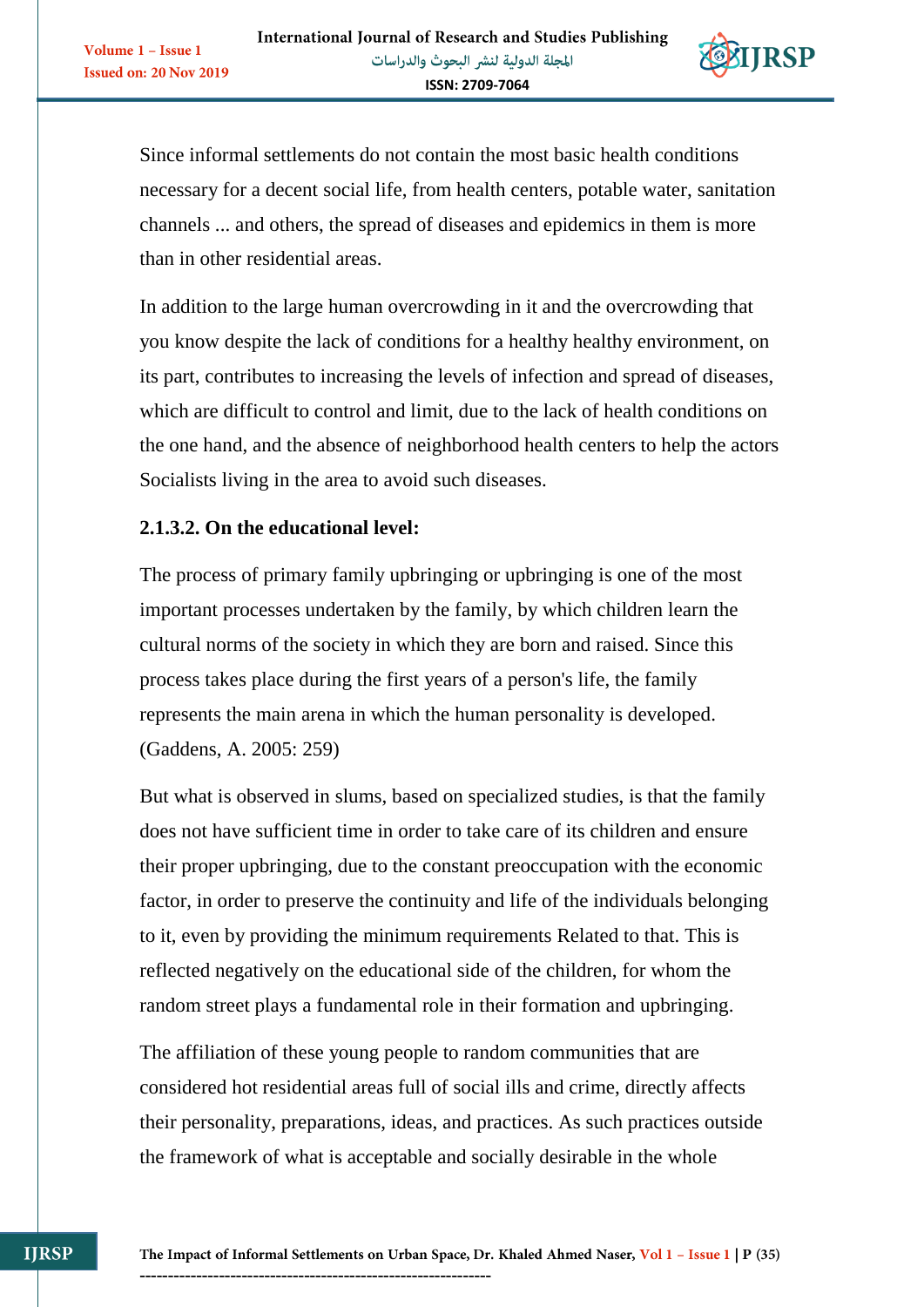

society, become for them on the basis of their continuous coexistence something acceptable and commonplace, which affects them both inside and outside informal settlements, especially during their social interactions with children They come from different regions while enrolling in education at a certain age.

Since these informal settlements do not often have educational institutions located in other urban areas, children move to schools located in adjacent legal gatherings, and this transfer represents a first step in getting out of the lived life to which the child belongs, to the world of the city characterized by heterogeneity. As already mentioned. Here, he begins to notice the large gap and the wide gap between the reality of the daily living on the one hand, and the new educational reality on the other hand, in addition to that the acquisition of new values and standards that may be distinct from the standards raised by them in slums.

## **2.1.3.3. On the economic level:**

By addressing the issue, it can be concluded that the economic status of slum dwellers is fundamentally very low, as they all live below the poverty line, and their difficult economic situation affects all aspects of social life. As their preoccupation, and their only concern is the struggle for survival and the preservation of their lives and the lives of their children.

As a result of their poor financial situation, many of them are forced to enter the world of crime and delinquency, as crime rates increase significantly in residential and informal areas (Kharasha, Atef, Ali. 2010: 142) compared to other planned and legal urban neighborhoods, due to several factors, the most prominent of which is the aspect Economic, in addition to the great degree of congestion in it.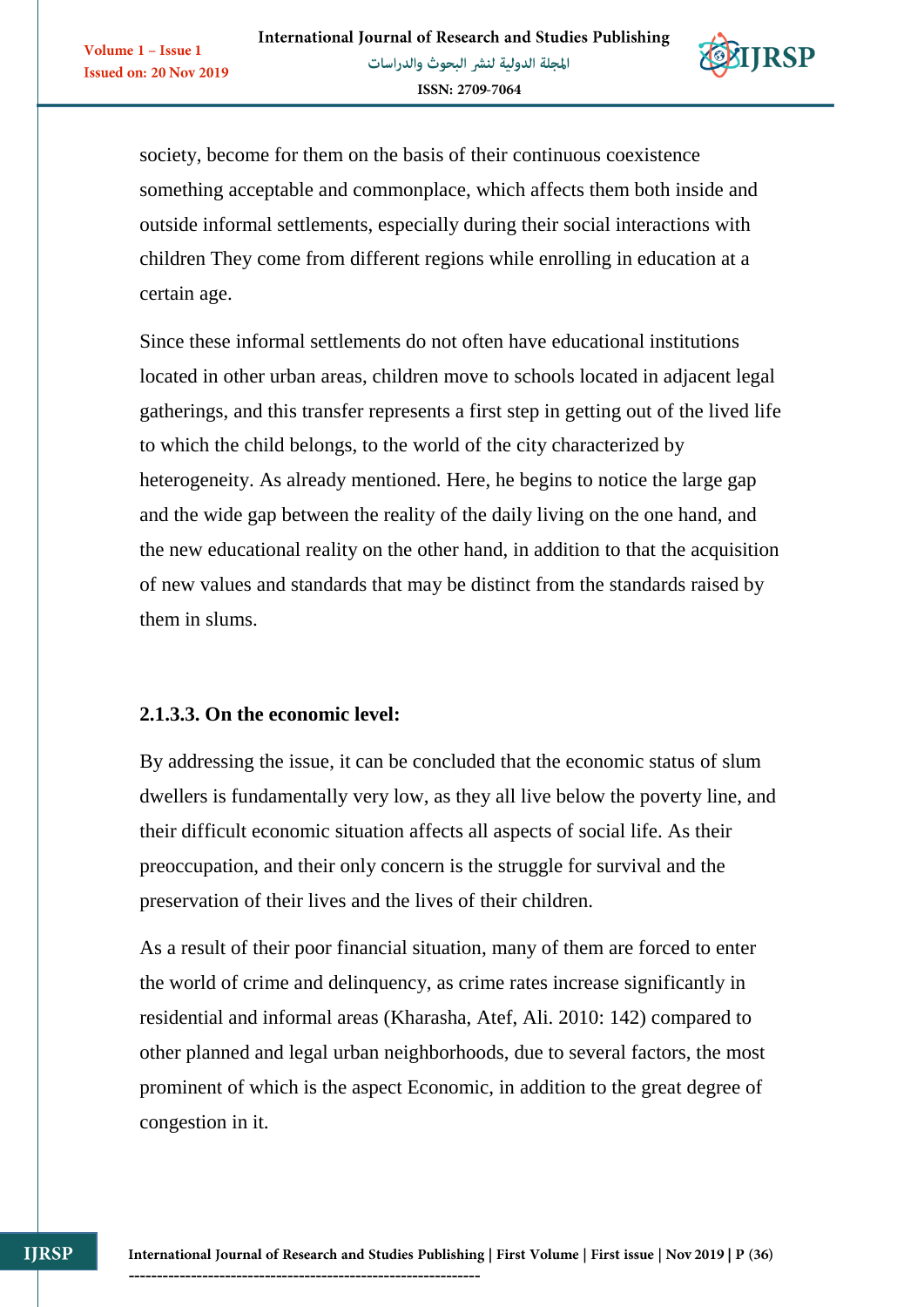

It is noticeable, based on the results of many studies specializing in the field, that illegal economic activities are widespread in random and marginal areas, and to a large extent related to drugs, as drug abuse, sale or trade in them is recognized and almost acceptable activities in these places. However, this negative impact did not stop the inhabitants of slums only, but went beyond the neighborhoods and the adjacent areas, which directly affects the urban space in particular, and the overall community in general, which will be discussed in the next discussion.

## **2.1.3.4. On the social level:**

Volume 1 - Issue 1

**Issued on: 20 Nov 2019** 

It can be said, based on the previous indications, that all these effects negatively affect the social dimension of slum dwellers, as they are a result of stigmatization, and due to the difficult and realistic situation that they live daily and continuously, and they often have noticeable problems at the level of social interaction with the rest of the groups belonging to The city is outside the slums.

## **2.2. Impact of slums on the overall urban space:**

The division of the urban sphere is closely related to the level of income of individuals and the classes to which they belong. For example, CASTELLS states that urban space is a structured space, that is, it is in terms of a sign or other expression that is not organized spontaneously or resulted from pure chance (CASTELLS, M. 1977: 153)

This indicates that the city, despite the inconsistency of its components, especially the human population, is subject to the economic aspect of the individual more than others, if it is related to the level of income and the local social position achieved by this income. These two traits, according to Castells, are responsible for charting the morphology of an urban landscape.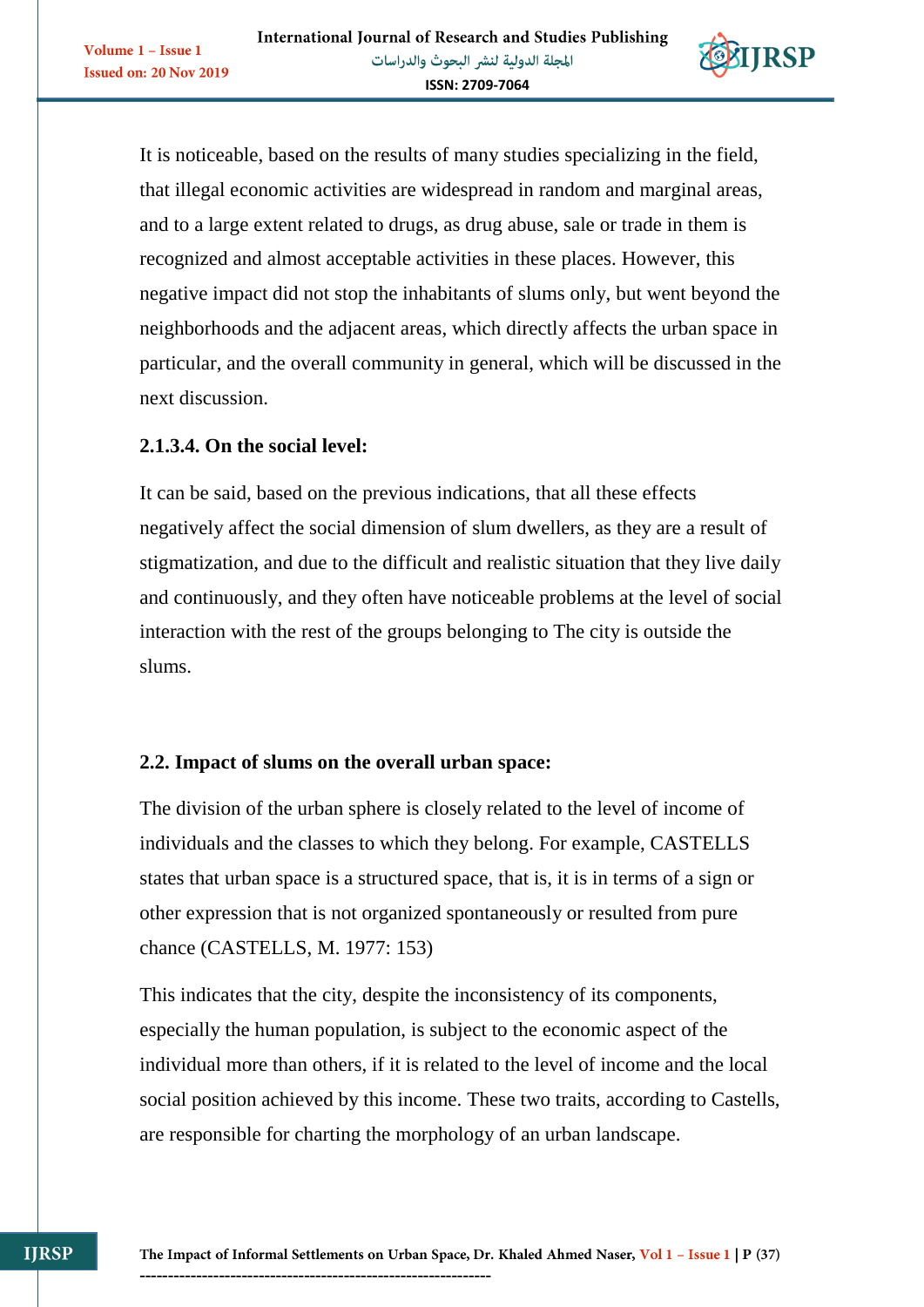**Issued on: 20 Nov 2019** 



And since the newcomers to the city do not have sufficient income to buy acceptable housing, they depend in their construction of informal settlements on conquest or possession of an urban space belonging to the state and public ownership in a more widespread manner, by taking a group of lands that belong to state property, and from here it is Since its first founding moment, it has been built on the basis of usurpation of public properties, which negatively affects state property and the city as a whole.

This confirms Abd al-Qadir al-Qusayr's definition of dwellings or slums as: They are residential communities that have grown and expanded by placing their hands on the lands of others in the interior of cities and often their outskirts, and they all appear as a compact of huts or temporary housing built from trash on lands devoid of services such as water Electricity and waterways also lack social and health services and are inhabited by the poorest social classes. (Al-Qusayr, Abdel-Qader 1993: 09)

On the other hand, based on the definition of Gad Mahmoud that informal settlements are: areas within major cities and sometimes on their outskirts, characterized by a low level of natural displaced persons, and these neighborhoods are characterized by narrow unplanned and unprepared streets and old houses that are subject to fall, and are overcrowded with a number of residents that exceed their capacity. And it doesn't have even a fraction of the modern means. (Gad, Mahmoud. 1993: 26) It can be said that these residences negatively affect the morphological and aesthetic image of the urban space, which has other repercussions related to several sectors, foremost among which is the tourism sector.

This is the opinion of a number of researchers in the circles of the Chicago School, the most prominent of them Wirth, that living in the city represents a form of social existence that is not limited to the distribution of groups in their places of residence, work, or economic interests. The city, in its essence, represents a center of economic, political and cultural control, and a hub around

**IIRSP**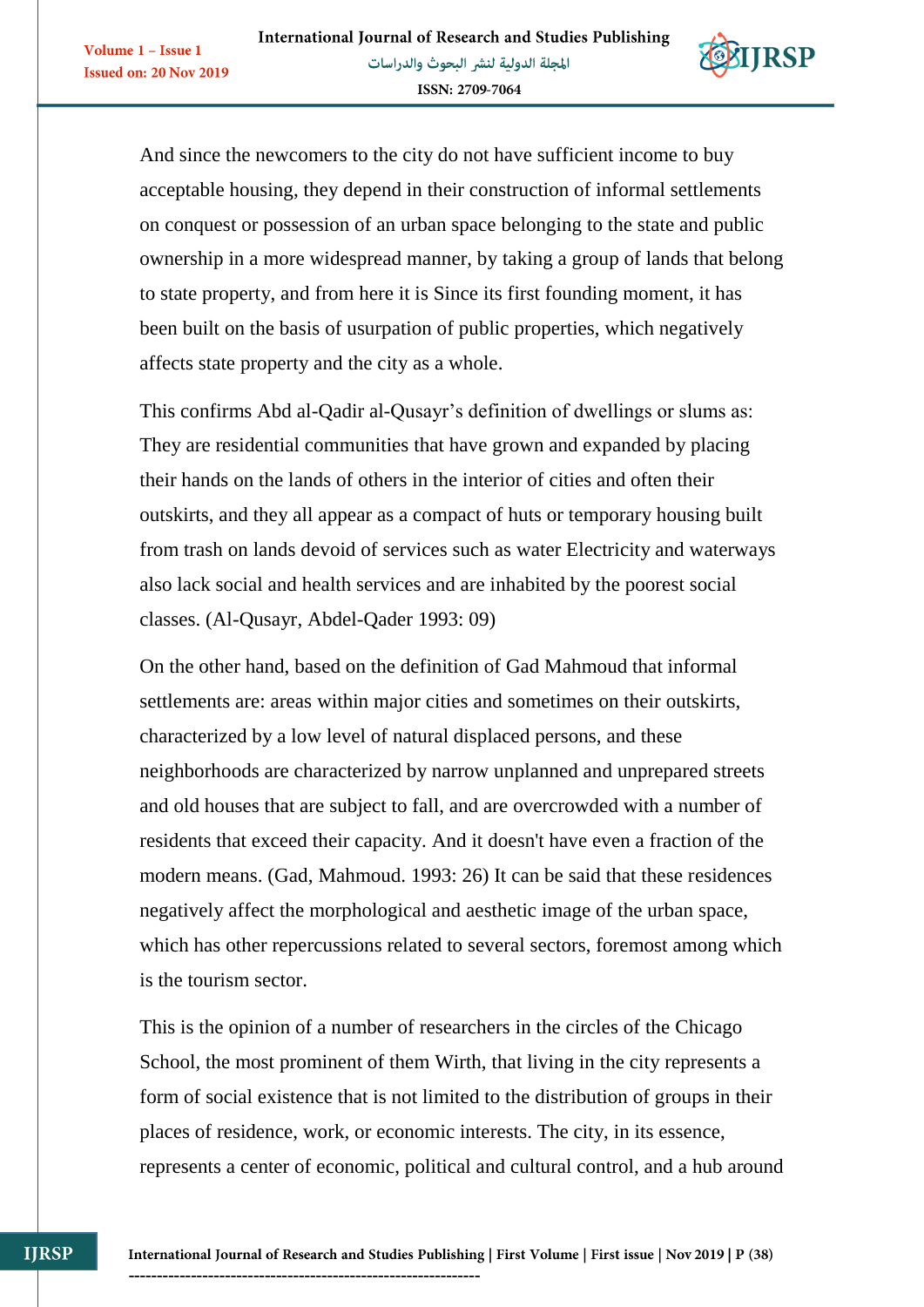**Issued on: 20 Nov 2019** 



which various groups and activities revolve without being linked by intimate personal or social ties or relationships. Such relationships may form among some ethnic groups or immigrants, but they soon begin to disintegrate and disappear with the increasing intensity and complexity of city life. (Gaddens, Anthony. 2005: 600) This significantly affects individuals belonging to slum areas and not others, from all aspects of their life, to the point of stigmatization.

In view of the pressing reality that slum dwellers live with, stigmatizing them as hot places within the urban fabric and the spread of crime and criminals therein, it becomes a threat to those belonging to the adjacent urban areas, especially if the views of theories seeking to study and interpret the relationship between crime and slum dwellings in the city are taken.

The functional school believes that the phenomenon of crime and delinquency is the result of tensions, structural imbalances and the lack of moral regulation and control mechanisms in society. If the aspirations of individuals and groups are not balanced and converge with the rewards or incentives provided by society, the flat or gap between desire and its realization may push some members of society to deviate. (Godens, Anthony. 2005: 283)

As this gap contributes to the production of what is known by Durkheim, for example, as non-standard or anomaly, which are generated among those in slum areas with loss, the inability to cope with the requirements of a decent living on the one hand, and the stigma attached to them since their birth on the other hand, which results in their aggressive tendencies towards The self and the other embodied in society as a whole.

Merton adopted the concept of anemia and modified it to become, in his opinion, an expression of the pressures imposed on the individual's behavior when the accepted norms conflict with social reality. In American society - and in other industrialized societies to some extent - prevailing values emphasize material success and its achievement through discipline and hard work. On this basis, it is those who work hard who will succeed regardless of the beginnings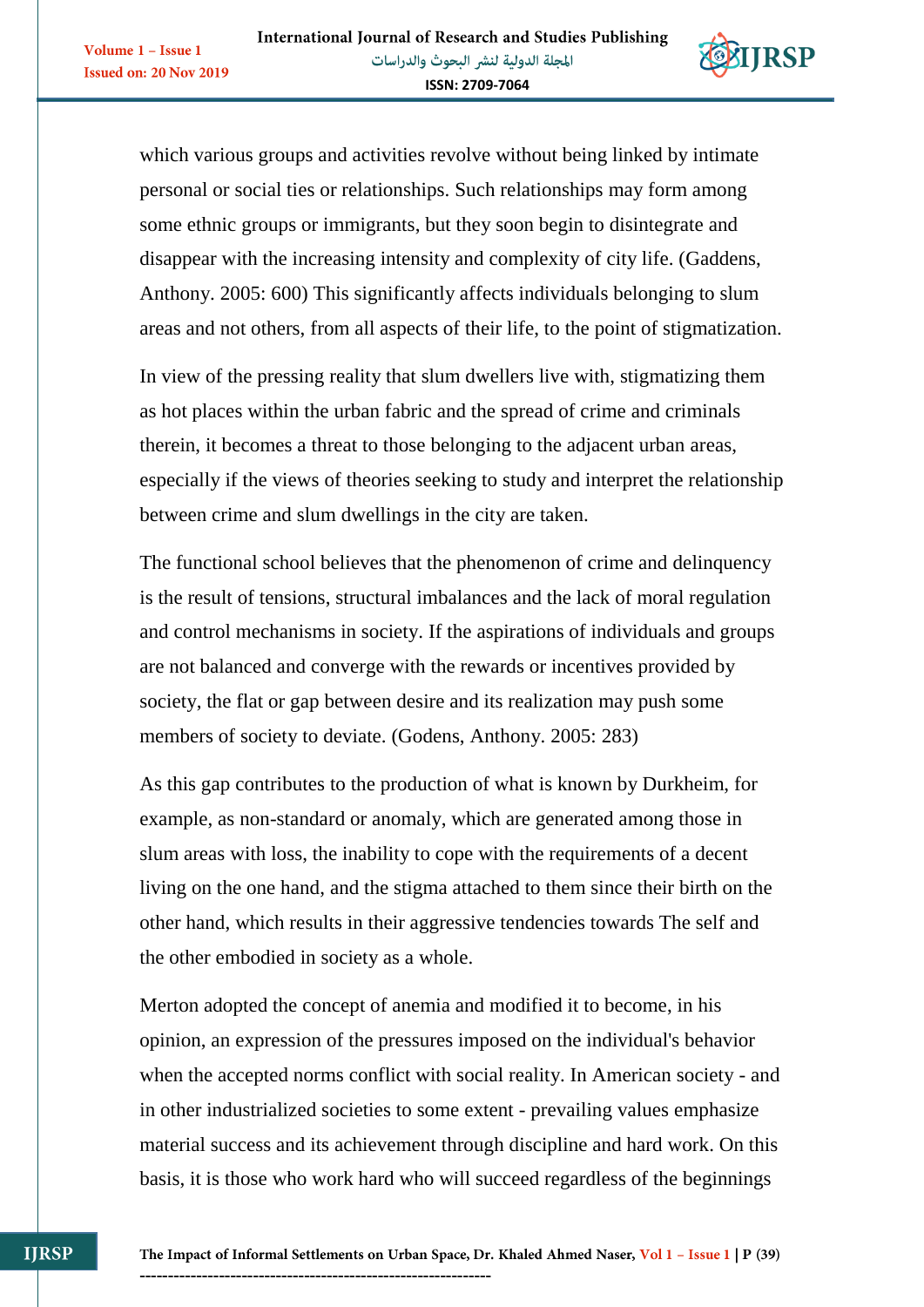

from which they started. This idea is not correct or sound in fact, because the majority of vulnerable people have only few and limited opportunities for advancement, or they may not enjoy them at all. Yet those who fail find themselves vulnerable to social condemnation due to their apparent inability to achieve material progress. In such a situation, some find themselves forced to move forward, whether their means are legal or illegal. In this case, the deviation is, in Merton's view, a consequence of economic inequality and a lack of equal opportunity. (Gaddens, Anthony. 2005: 284) This expresses in a remarkable way the reality of slum individuals.

Based on the above, it can be said that a significant number of social actors heading towards delinquency, crime and drug trafficking are doing so as a result of the social inequality prevalent in the city, In addition to the difficult conditions to achieve a decent living in it. Also, stigmatizing everyone who belongs to it as a criminal and deviant has a marked effect on his life path, and on the way he interacts with the rest of the other groups in society.

## **3. Results:**

Volume 1 - Issue 1

**Issued on: 20 Nov 2019** 

Depending on what was previously discussed in the research, the results can be summarized in the following points:

• The lack of slum housing on the simplest conditions and necessities for a decent life for its inhabitants compared to other social actors belonging to the adjacent urban residential areas.

• The conditions framed by the daily living reality of the social actors in slums affect them on a large scale, covering all areas of their lives, especially those associated with the following aspects:

1. The health and environmental level.

2. The educational level.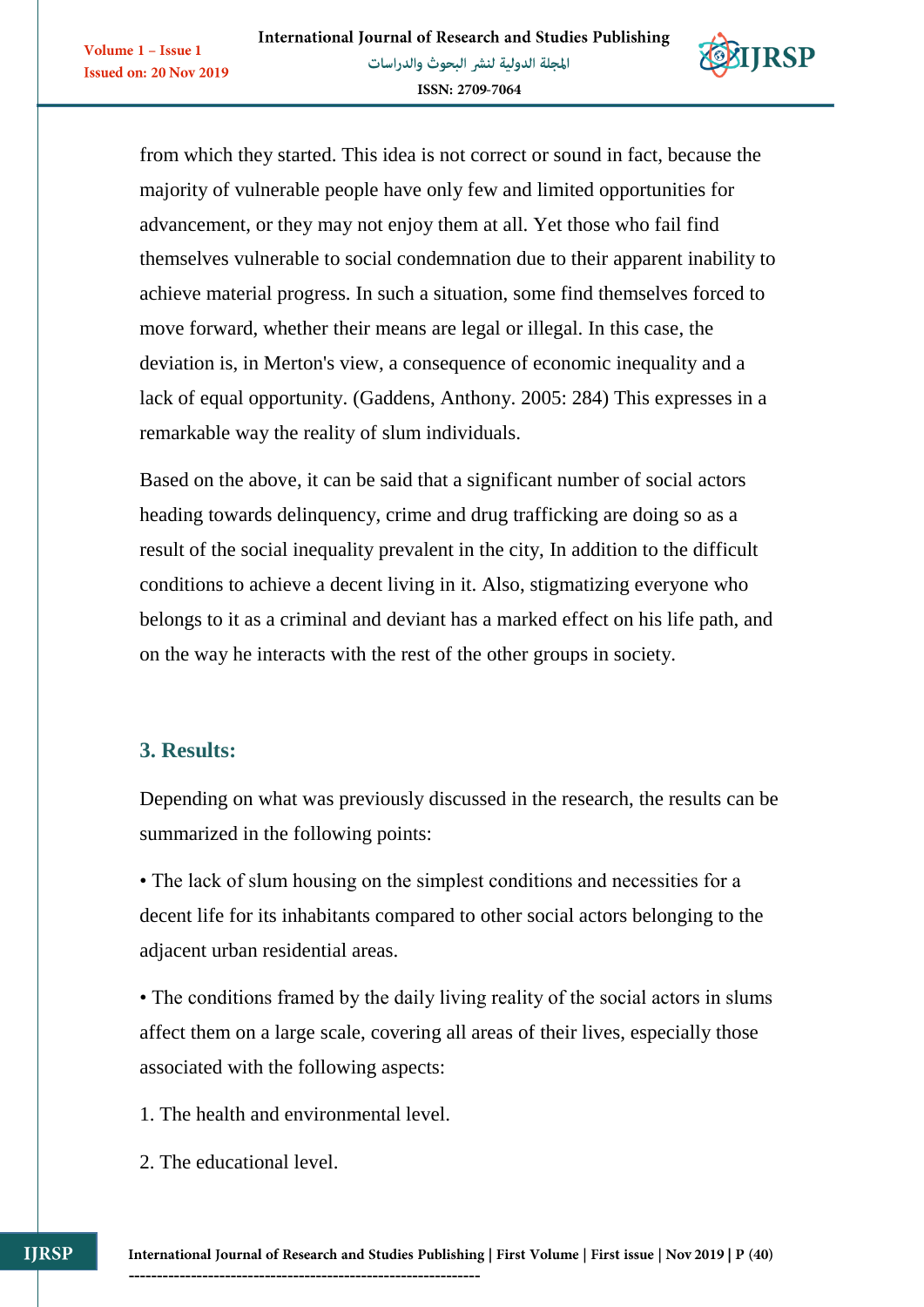

3. The economic level.

4. The psychological and social level in terms of stigmatization.

5. The moral level and linking them to crime and delinquency.

• The reflection of the negative impacts of informal settlements is not limited to their inhabitants, but also extends to the urban urban space in general, and society as a whole.

• The impact of slums on the morphology and aesthetic form of the city, which has negative repercussions on many sectors, especially tourism.

# **4. Conclusion:**

Despite the sensitivity and complexity of the issue of slums and chaotic or fragile settlements within the urban fabric, it has received the attention of many disciplines and academic research, seeking to find possible theoretical approaches to explaining and understanding this phenomenon and the effects it has on individuals and society as a whole.

The importance of this field of research is reflected in the attempt to monitor what is related to informal settlements in order to deal with this phenomenon in a rational and systematic manner, stemming from an understanding of all its aspects, with the aim of reducing it and reintegrating it in a decent manner in the urban architectural fabric, in addition to re-establishing social interactive relations with the belonging. To them, relationships based on humanity and competence,Far from all the signs of stigmatization and the symbolic violence resulting from slum dwellers, which turns, according to what is likely and expected, to great degrees, into aggressive behaviors that threaten the safety of individuals and society as a whole.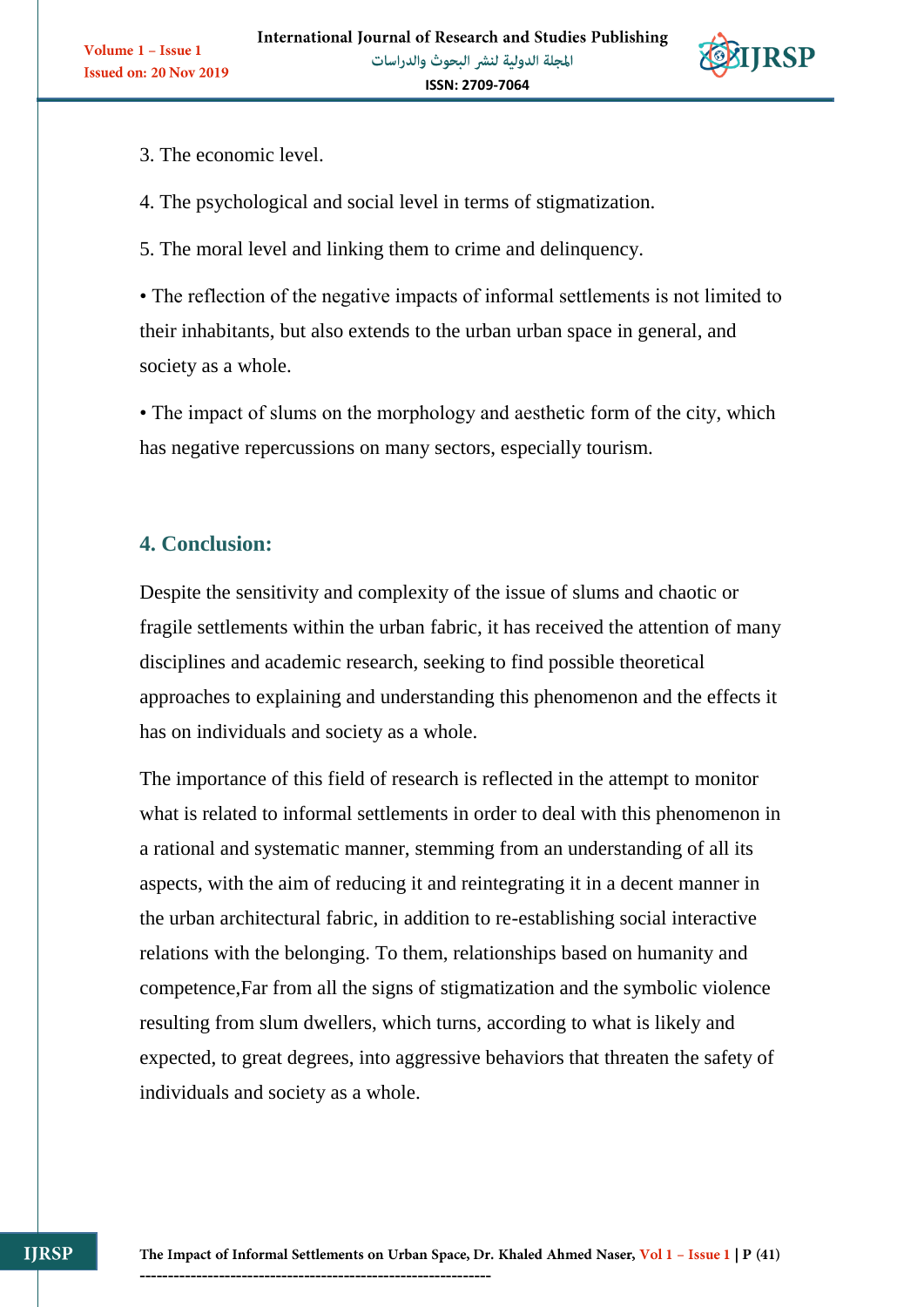

## **5. References:**

Kharashah, Atef, Ali (2010) Urban and Environmental Planning, 1st Edition, Beirut, Lebanon: Arab Society Library.

Al-Rabdawi, Qasim (2012) Damascus University Journal, First Issue.

Al-Qusayr, Abd al-Qadir (1993) The shantytowns, Beirut, Lebanon: The Arab Renaissance House.

- Boujmaa, Khalaf Allah (2005) Al-Umran and Al-Madina, without edition: Dar Al-Hoda for Printing and Publishing.

- Halawani, Ahmed. The city and the field of developing its living spaces, Journal of the Social Researcher: Publications of the University of Batna.

Gad, Mahmoud (1993) Social Inflation in Developing Countries, Edition 01, Cairo: Third World House.

- Atef, Muhammad (1983) Urban Sociology: A theoretical introduction, Beirut, Lebanon: The Arab Renaissance House.

Giddens, Anthony (2005) Sociology, Tel: Fayez Al-Siyagh, Edition 01, Lebanon: Center for Arab Unity Studies.

Mezhoud, Sadiq (1995) The Housing Crisis in Light of the Urban Sphere, Algeria: Dar Al-Nour.

- BENATIA, Farouk (1980) Agrégat ou cité, Algérie: S.N.E.S

- CASTELLS, M (1977) La question urbaine, Paris, France: Maspero.

FRIEDMAN, Y (1978) L'architecture de survie, Paris: Casterman.

- GRANOTIER, M (1980) La planète des bidonvilles: Perspectives de l'explosion urbaine dans le tiers monde, Paris: Seuil.